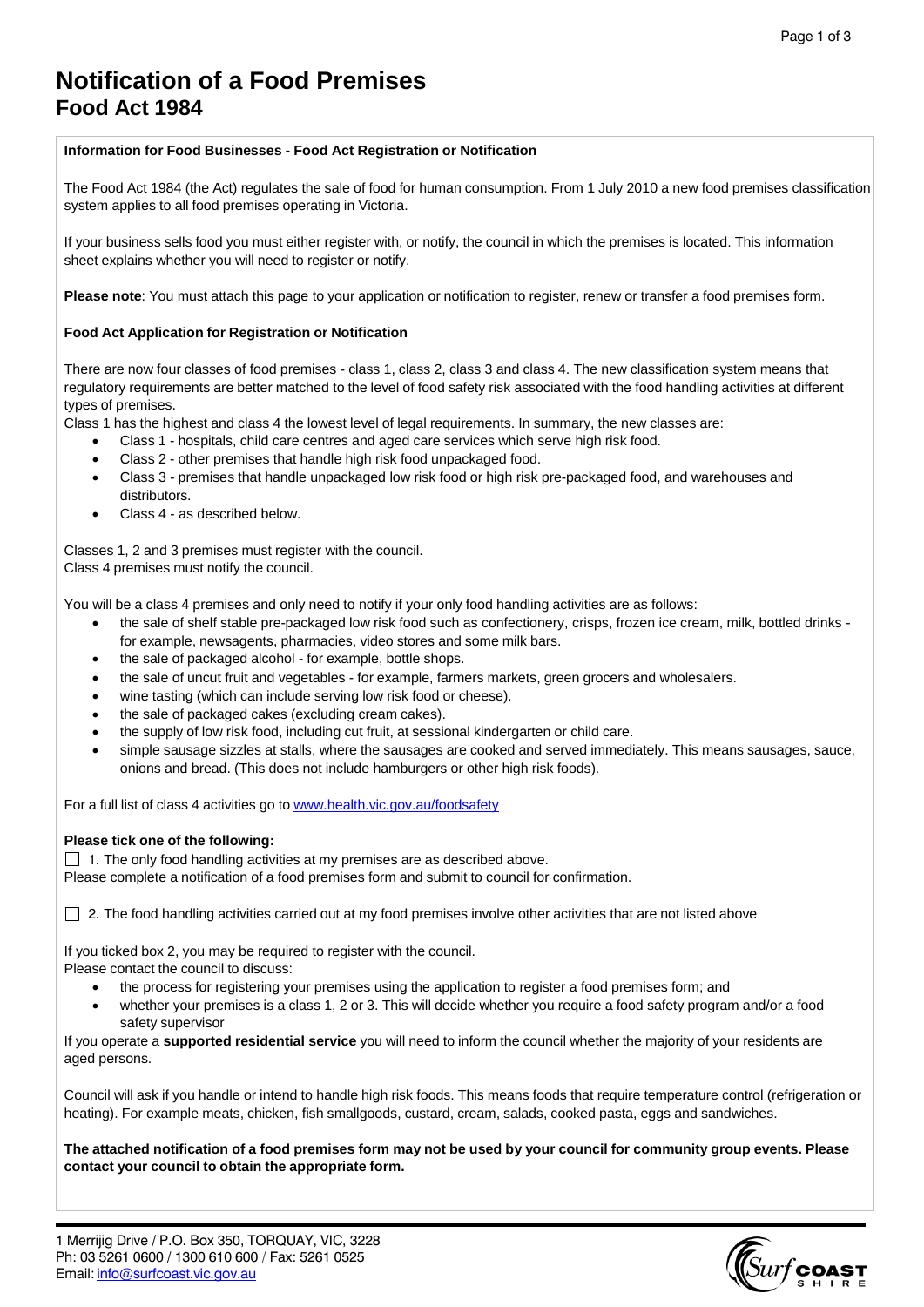| <b>Office Use Only</b>  |     |                           |  |  |
|-------------------------|-----|---------------------------|--|--|
| <b>Application Date</b> |     | Receipt number            |  |  |
| Receipt code            | 124 | <b>Application Number</b> |  |  |

IMPORTANT - This form is only applicable to Class 4 food premises. Please read the pre-application information section at the beginning of this form which describes class 4 food handling activities. If there is any other food handling activity, **contact Council as this may alter your food premises classification**

| <b>Proprietor Details</b> |  |                         |  |                     |  |
|---------------------------|--|-------------------------|--|---------------------|--|
| <b>Title</b>              |  | <b>Surname</b>          |  | Given Name(s)       |  |
| <b>Authority</b>          |  | e.g Director of company |  |                     |  |
| <b>Business Name</b>      |  |                         |  | <b>Company Name</b> |  |
| <b>Street Address</b>     |  |                         |  |                     |  |
| <b>Suburb</b>             |  |                         |  | <b>Post Code</b>    |  |
| <b>Phone/Mobile</b>       |  |                         |  |                     |  |
| <b>Email</b>              |  |                         |  |                     |  |

| <b>Premises Details</b>         |                  |  |  |  |
|---------------------------------|------------------|--|--|--|
| <b>Trading name of premises</b> |                  |  |  |  |
| <b>Street/Postal Address</b>    |                  |  |  |  |
| <b>Suburb</b>                   | <b>Post Code</b> |  |  |  |
| <b>Type of food premises</b>    |                  |  |  |  |
| <b>Mobile food vehicle</b>      |                  |  |  |  |

If you wish to sell food from a vehicle or temporary premises please register at: https://streatrader.health.vic.gov.au/

## **Food handling activity at the Premises**

| Type of food handling activity (choose from the list below) |                                                                                                                                                                                                       |  |
|-------------------------------------------------------------|-------------------------------------------------------------------------------------------------------------------------------------------------------------------------------------------------------|--|
|                                                             | A food premises at which the only food handling activities are selling one or more of the following:                                                                                                  |  |
|                                                             | pre-packaged low risk food such as confectionery, crisps, frozen ice cream, milk, bottled drinks. For example, newsagents,<br>pharmacies, video stores and some milk bars; or                         |  |
|                                                             | sausages that are cooked and served immediately, with or without onions cooked at the same time, and bread and sauce<br>when cooked and sold at a temporary food premises or by a non-profit body; or |  |
|                                                             | packaged or covered cakes (other than cakes with a cream filling) at a temporary premises by a community group; or                                                                                    |  |
|                                                             | biscuits, tea or coffee (with or without milk or soymilk) at a temporary premises by a community group; or                                                                                            |  |
|                                                             | a wine tasting for members of the public, which may include the serving of cheese or low risk food that has been prepared<br>and is ready to eat; or                                                  |  |
|                                                             | the sale to members of the public or the wholesale of whole (uncut) fruit or vegetables; or                                                                                                           |  |
|                                                             | the handling of low risk food or cut fruit or vegetables and the serving of that food to children at a sessional children's service.                                                                  |  |
|                                                             |                                                                                                                                                                                                       |  |